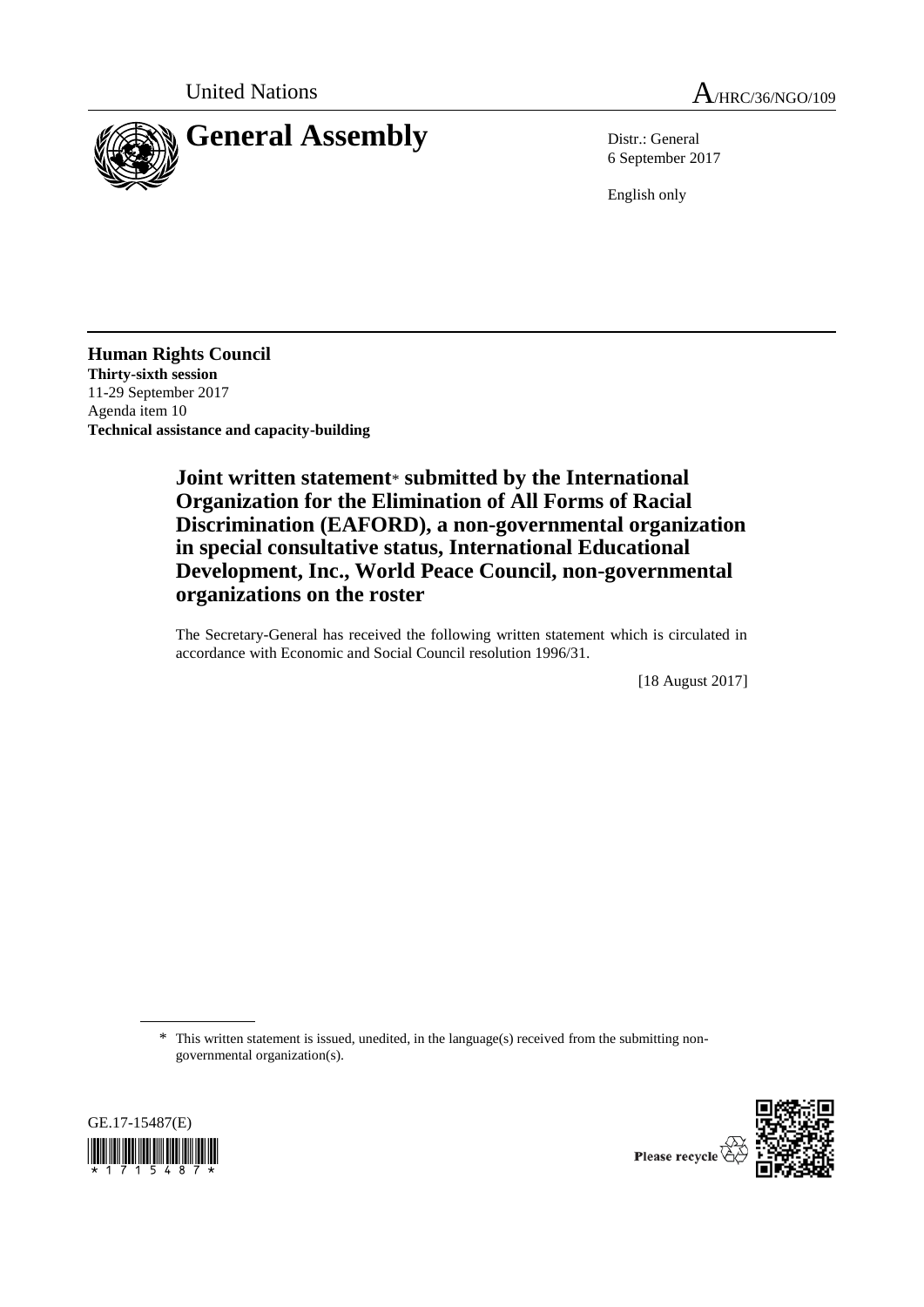# **YEMEN: A CASE FOR THE INTERNATIONAL CRIMINAL COURT\***

# **BACKGROUND**

The transition process after the coup d'état of 2015 in Yemen prompted the fully-fledged civil war that continues to these days. The armed conflict further fuels the sectarian divide in the region and destabilises the war-torn Middle East. The Houthi forces allied with the former president [Ali Abdullah Saleh](https://en.wikipedia.org/wiki/Ali_Abdullah_Saleh) are fighting the forces loyal to the government of [Abdrabbuh Mansur Hadi.](https://en.wikipedia.org/wiki/Abdrabbuh_Mansur_Hadi) It is clear that the Islamic Republic of Iran provides political, financial and military support to Houthis. The Iranian Quds Forces serve as military advisers arming and training the Houthi militia. The Saudi-led coalition in support of President Hadi conducts a multinational military intervention against Houthis.

#### **HUMANITARIAN CATASTROPHE**

Since January 2017, military operations, including bombing by air and sea, as well as ground fighting, have intensified along Yemen's western coast. As of 30 April 2017, official sources point to 8,053 conflict related civilian deaths and over 45,000 injuries – figures that are considered to significantly undercount the true extent of the casualties, considering the diminished reporting capacity at health facilities and people's difficulties accessing healthcare.1 The number of vulnerable persons in need of humanitarian aid and protection continuously increases. The UN Office for the Coordination of Humanitarian Affairs reports a nearly 20 per cent increase since late 2014. 18.8 million Yemenis from a total population of 27.4 million are in need of humanitarian assistance or protection; half of the population effected by the armed conflict are children under the age of 18 (estimated 9.6 million).2 To date, 3.2 million Yemenis are displaced, and the number of children forcibly recruited for combat and maimed by conflict-related violence has dramatically increased throughout 2016. Humanitarian needs are growing daily in key sectors such as food insecurity, sanitation, water, nutrition, health, shelter and education. Yemeni people are dying of famine and curable deceases. Yemen is in the grip of a fast spreading cholera outbreak of unprecedented scale: as of 28 June, a total of 254,871 suspected cases, with 1,439 associated deaths (0.6% CFR) were reported from 286 districts (20 Governorates), an additional 280,358 cases are projected from the high risk districts in the coming six months till end of 2017.3

#### **GRAVE BREACHES OF INTERNATIONAL LAW**

Heinous human rights abuses in Yemen are part of the widespread and systematic attacks. The parties to the conflict are well-aware of their role in Yemen's civilian carnage. Such grave violations of the provisions of 1948 Geneva Conventions are considered crimes against humanity and war crimes as defined by the Rome Statute of the International Criminal Court. The perpetrators that violate the provisions of international human rights law and international humanitarian law should be brought to justice. The following large-scale human rights violations should be investigated in a prompt, thorough and independent manner:

#### *Crimes against humanity*

Murders Extermination Enslavement Forcible transfer Imprisonment and severe deprivation of liberty in violation of international law

3 Integrated Response Plan: Yemen cholera outbreak, [World Health Organization,](http://reliefweb.int/organization/who) Yemen [WASH Cluster,](http://reliefweb.int/organization/wash-cluster) Yemen [Health Cluster,](http://reliefweb.int/organization/health-cluster) 29 June 2017.

<sup>1</sup> Periodic Monitoring Review, January – April 2017, Yemen Humanitarian Response Team, UN OCHA, April 2017.

<sup>2</sup> 2017 Yemen Humanitarian Needs Overview, UN OCHA, November 2016.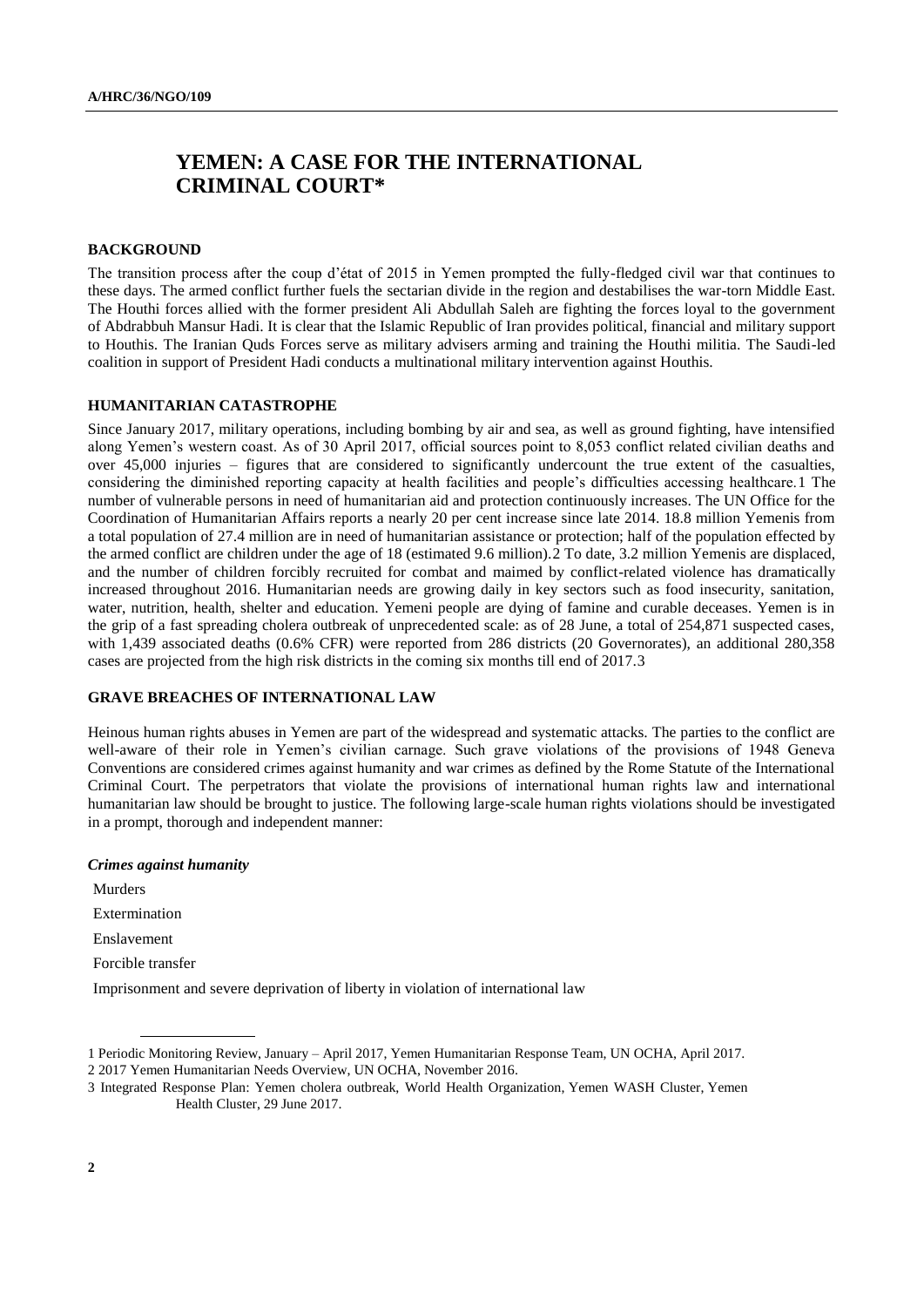Torture, rape and sexual violence

Persecution

Enforced disappearance

Inhuman acts intentionally causing great harm to health

# *War crimes*

# Killings

Torture and inhuman treatment

Willful causing of great suffering and serious injury to health

Willfully depriving protected persons of the right to a fair trial

Unlawful deportation and confinement

Hostage-taking

Intentionally directing attacks against civilian populations and objects which are not military objectives, against personnel, materials and vehicles of humanitarian assistance and peace keeping missions

Attacking and bombarding towns and villages that are undefended and not military objectives

Intentionally directing attacks against buildings dedicated to religion, art, education, historic monuments and hospitals

Torture, inhuman and degrading treatment

Rape, sexual slavery, and other sexual violence

Use of human shields and intentionally using starvation of civilians as a method of warfare

Conscripting and enlisting children under the age of 15 years into armed forces or using them to actively participate in armed hostilities

Pillaging, destroying and seizing property when it is not imperatively demanded by the necessities of war

# **RESPONSE OF THE INTERNATIONAL COMMUNITY THROUGH THE UNITED NATIONS**

The measures undertaken by the international community through the United Nations decision-making bodies to address widespread and massive violations of international humanitarian law perpetrated in Yemen are widely assessed as impact failure. The UN General Assembly adopted zero number of resolutions in regards to the situation in Yemen. The Special Envoy to Yemen, Ismael Ould Cheikh Ahmed, facilitated the UN-brokered peace talks, but its failure resulted in the escalation of hostilities and increase of civilian casualties. The UN Human Rights Council (HRC) has issued numerous press statements to express serious concerns at the deteriorating situation and support of the implementation of an unconditional humanitarian pause by all parties, condemned and called parties for action or cessation of hostilities. In 2015, the UN Human Rights Council requested the Office of the UN High Commissioner for Human Rights to provide Yemen with technical assistance and capacity building in the field of human rights and to assist a national commission of inquiry. The UN Security Council (UNSC) passed various political resolutions criticising the Houthis, imposed arms embargo on the Houthis and forces loyal to former president Saleh. The SC evoked Chapter VII of the UN Charter and endorsed sanctions against those threatening the peace, security or stability of Yemen under Article 41 of the Charter, i.e. the assets freeze and travel bans in 2014-2015.

# **REFERRAL TO THE INTERNATIONAL CRIMINAL COURT**

The situation of Yemen should be referred to the International Criminal Court (ICC) by the UNSC under Chapter VII of the UN Charter. There is reasonable basis to initiate an investigation concerning crimes against humanity and war crimes.